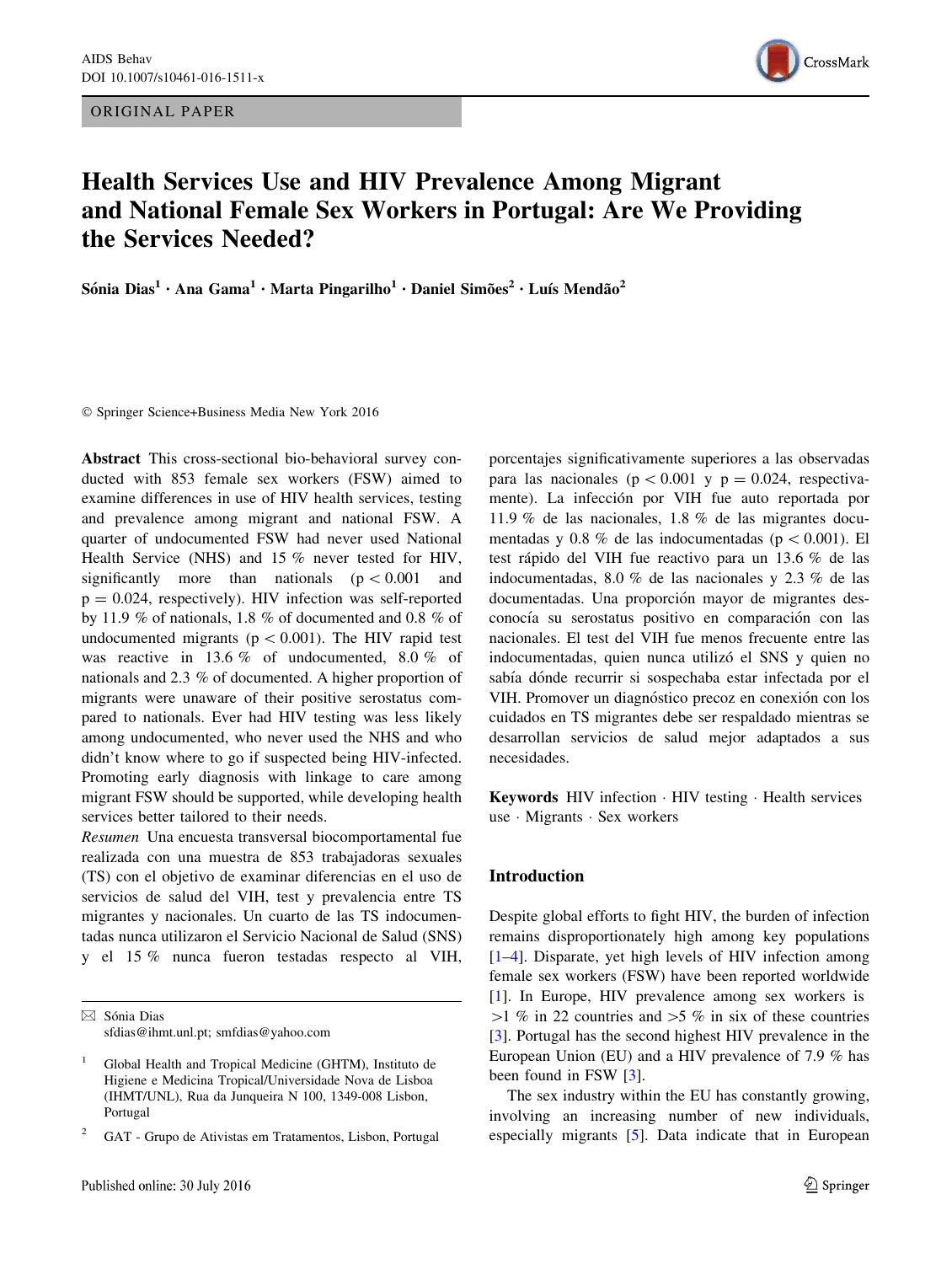countries the proportion of migrants among sex workers ranges between 41 and 90 % [\[5](#page-5-0)]. Migrant FSW have been recognized to be at increased risk of HIV [\[6](#page-5-0), [7\]](#page-5-0). Factors associated with sex work (as high number of sexual partners, exposure to violence, inconsistent condom use) intersect with migration-related factors (irregular status, social exclusion, lack of knowledge on health rights and services), which pose a greater risk to this sub-population [\[8](#page-5-0)]. Simultaneously, FSW experience barriers to accessing HIV health services  $[6, 8]$  $[6, 8]$  $[6, 8]$  $[6, 8]$  $[6, 8]$ . Inequities in health services use between migrants and nationals have been described elsewhere, with migrants being more likely to report low rates of HIV testing and therefore high rates of undiagnosed infection [\[9–11](#page-5-0)]. A disincentive to HIV testing and barrier to HIV health services among migrant FSW is the 'triple stigma' associated with migrant status (particularly undocumented), disclosure of sex-work activity and a possible HIV-positive result [\[9](#page-5-0), [12\]](#page-5-0).

Despite migrant FSW high vulnerability, data on HIV infection and use of HIV health services in this population is almost non-existent  $[13]$  $[13]$ . This study aims to assess differences in the use of HIV health services and HIV prevalence among national and migrant (documented and undocumented) FSW in Portugal.

## Methods

This cross-sectional bio-behavioral study was conducted using a participatory research approach in which governmental and non-governmental organizations working with SW actively participated in all the stages of the project [\[14](#page-5-0)].

Detailed methods are described elsewhere [[15\]](#page-5-0). Briefly, to estimate the sample size that would be large enough for detailed analyses, we assumed a hypothetical worst case prevalence of 50 %, at 95 % confidence level with precision of 3.5 %; it was estimated that 784 SW would be required. Participants were recruited in previously mapped sex-work locations (including outdoor and indoor sex-work settings) and community-based organizations in large urban centers. Of 1013 FSW invited to participate in the study, conducted in 2011, 853 FSW accepted. Participants completed an anonymous interviewer-administered structured questionnaire on sociodemographics, sex-work setting, utilization of health services, HIV testing and reported HIV infection. Simultaneously, over a 1-month period, a HIV rapid test was offered to every respondent in sex-work venues in the highest populated urban center using a mobile unit. Logistic constraints limited the provision of HIV rapid tests in other areas of the country and for the whole study period. Of the 229 FSW who were offered a rapid test, 176 accepted. No differences were found between participants and refusals (in both the questionnaire and the rapid test) on age and education [\[15](#page-5-0)]. A numerical code was used to link behavioral and biological information, maintaining participants' anonymity. Informed consent was obtained from each participant. The study was approved by the Ethics Committee for Health of the North Regional Health Administration.

#### Data Analysis

Individual characteristics, health services use, HIV testing and reported HIV infection across nationals, documented and undocumented migrants were compared using Pearson's Chi-Square test/Fisher's exact test for categorical variables, and ANOVA test for continuous variables. A descriptive analysis of the HIV rapid test result by the three groups was performed. We then used bivariate and multivariate logistic regression analysis to examine factors associated with having ever been tested for HIV and knowing the result. Sociodemographic and health services use-related variables found to be significantly associated with 'Ever been tested for HIV and knowing the result' in the bivariate analysis or in similar studies were entered into the multivariate logistic regression model. A  $p < 0.05$  was set to retain variables in the model. The Hosmer–Lemeshow goodness-of-fit test was used to assess the model fit. Statistical data analysis was performed using SPSS 22.0.

#### Results

#### Sociodemographic Characteristics

Overall, 853 FSW completed the questionnaire: 207 (24.3 %) documented migrants, 169 (19.8 %) undocumented migrants and 477 (55.9 %) nationals (Table [1\)](#page-2-0). Of the migrant respondents, 62.7 % were Latin-American, 26.1 % were African and 11.2 % were European. Migrant FSW were significantly younger (F = 51.07,  $p < 0.001$ ), had higher education ( $\chi^2 = 74.83$ , p < 0.001), higher monthly income ( $\chi^2 = 33.15$ , p < 0.001) and more frequently reported indoor sex-work ( $\chi^2 = 108.05$ ,  $p < 0.001$ ) than nationals.

### Health Services Use and HIV Testing

Undocumented FSW reported more often having never used National Health Service (NHS)  $(\chi^2 = 112.74,$  $p < 0.001$ ), not knowing that HIV testing in Portugal is free of charge and confidential ( $\chi^2 = 9.56$ , p = 0.008) and where to go if they suspected being HIV-infected  $(\chi^2 = 15.51, p < 0.001)$  $(\chi^2 = 15.51, p < 0.001)$  $(\chi^2 = 15.51, p < 0.001)$  (Table 1).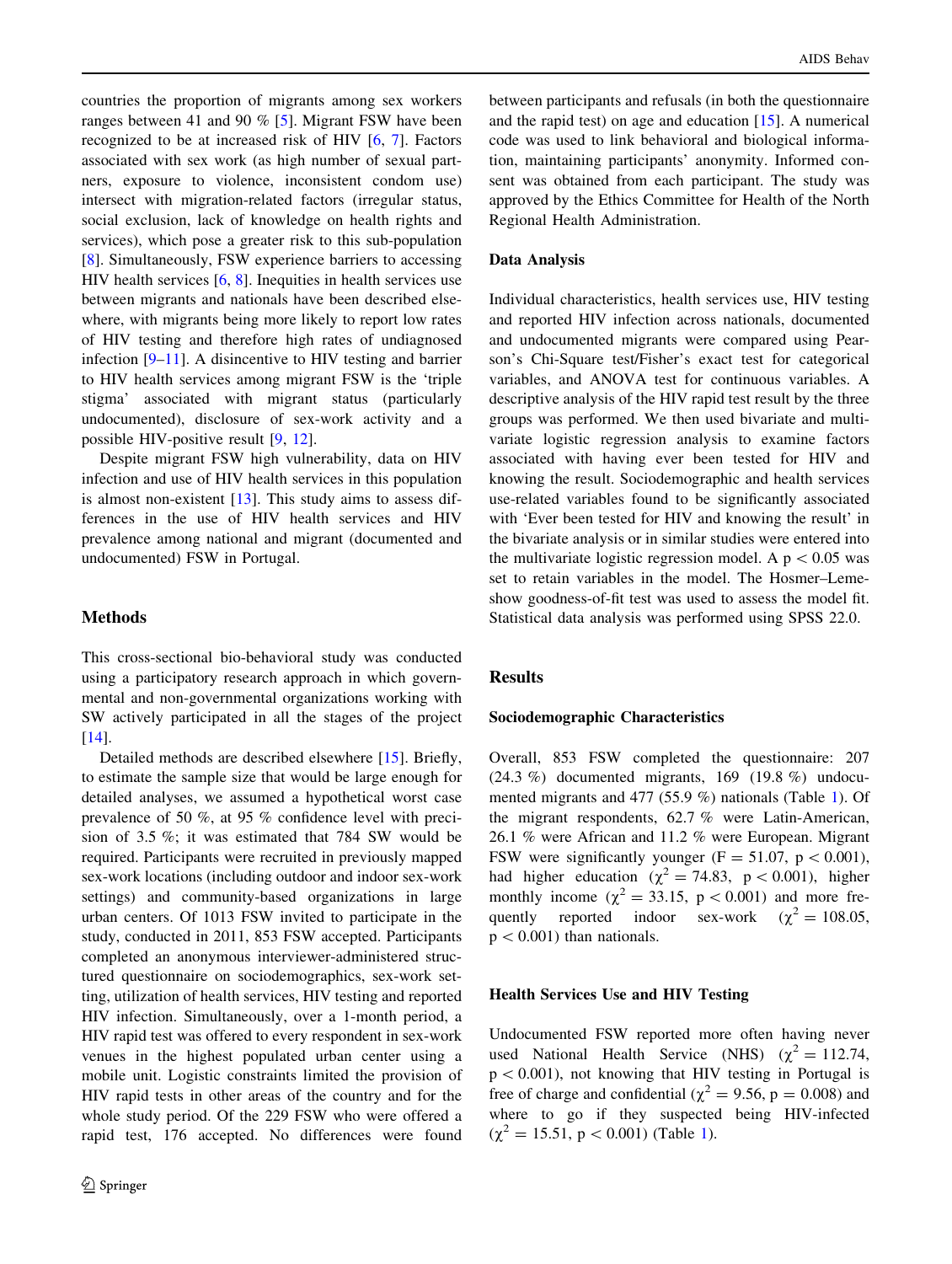<span id="page-2-0"></span>

|  | <b>Table 1</b> Sociodemographics, sex-work characteristics, health services use and HIV testing by migration status |  |  |  |  |  |  |  |  |
|--|---------------------------------------------------------------------------------------------------------------------|--|--|--|--|--|--|--|--|
|--|---------------------------------------------------------------------------------------------------------------------|--|--|--|--|--|--|--|--|

|                                                                                              | Total       | National    | Documented migrant | Undocumented migrant | Test statistic, p value                    |
|----------------------------------------------------------------------------------------------|-------------|-------------|--------------------|----------------------|--------------------------------------------|
| Total, $n$ $(\%)$                                                                            | 853 (100)   | 477 (55.9)  | 207 (24.3)         | 169 (19.8)           |                                            |
| Sociodemographic and sex-work characteristics                                                |             |             |                    |                      |                                            |
| Age ( $N = 853$ ), Mean (SD)                                                                 | 35.9 (10.7) | 39.0 (11.2) | 32.7(8.6)          | 31.1(8.5)            | $F(2-850) = 51.07, p < 0.001^{\circ}$      |
| Education ( $N = 841$ ), n (%)                                                               |             |             |                    |                      |                                            |
| Elementary/middle school                                                                     | 520 (61.8)  | 351 (74.7)  | 95 (46.8)          | 74 (44.0)            | $X^2$ (2) = 74.83, p < 0.001 <sup>a</sup>  |
| $\geq$ High school                                                                           | 321 (38.2)  | 119 (25.3)  | 108 (53.2)         | 94 (56.0)            |                                            |
| Professional situation (N = 724), n $(\%)$                                                   |             |             |                    |                      |                                            |
| Employed                                                                                     | 163(22.5)   | 87 (21.0)   | 43 (24.6)          | 33(24.6)             | $X^2$ (2) = 1.34, p = 0.512                |
| Non employed                                                                                 | 561 (77.5)  | 328 (79.0)  | 132 (75.4)         | 101 (75.4)           |                                            |
| Monthly income ( $N = 818$ ), n (%)                                                          |             |             |                    |                      |                                            |
| ${\leq}1000$ ${\in}$                                                                         | 512 (62.6)  | 328 (71.1)  | 101(52.3)          | 83 (50.6)            | $X^2$ (2) = 33.15, p < 0.001 <sup>a</sup>  |
| ${>}1000$ $\in$                                                                              | 306 (37.4)  | 133 (28.9)  | 92 (47.7)          | 81 (49.4)            |                                            |
| Sex-work setting ( $N = 802$ ), n (%)                                                        |             |             |                    |                      |                                            |
| Outdoor                                                                                      | 460 (57.4)  | 321 (72.1)  | 83 (42.1)          | 56 (35.0)            | $X^2$ (4) = 108.05, p < 0.001 <sup>a</sup> |
| Indoor                                                                                       | 301 (37.5)  | 98 (22.0)   | 103 (52.3)         | 100(62.5)            |                                            |
| Both                                                                                         | 41 $(5.1)$  | 26(5.8)     | 11(5.6)            | 4(2.5)               |                                            |
| Health services use and HIV testing                                                          |             |             |                    |                      |                                            |
| Ever use of the NHS ( $N = 844$ ), n (%)                                                     |             |             |                    |                      |                                            |
| Yes                                                                                          | 776 (91.9)  | 473 (100)   | 177 (87.2)         | 126 (75.0)           | $X2(2) = 112.74$ , $p < 0.001a$            |
| No                                                                                           | 68(8.1)     | 0(0.0)      | 26(12.8)           | 42 $(25.0)$          |                                            |
| Knowing that HIV testing in Portugal is free of charge and confidential ( $N = 845$ ), n (%) |             |             |                    |                      |                                            |
| Yes                                                                                          | 758 (89.7)  | 436 (92.2)  | 182 (88.8)         | 140 (83.8)           | $X^2$ (2) = 9.56, p = 0.008 <sup>a</sup>   |
| N <sub>0</sub>                                                                               | 87 (10.3)   | 37(7.8)     | 23(11.2)           | 27(16.2)             |                                            |
| Knowing where to go if suspected being HIV-infected ( $N = 853$ ), n (%)                     |             |             |                    |                      |                                            |
| Yes                                                                                          | 815 (95.5)  | 466 (97.7)  | 196 (94.7)         | 153 (90.5)           | $X^2$ (2) = 15.51, p < 0.001 <sup>a</sup>  |
| N <sub>0</sub>                                                                               | 38(4.5)     | 11(2.3)     | 11(5.3)            | 16(9.5)              |                                            |
| Received free condoms in the last 12 months ( $N = 842$ ), n (%)                             |             |             |                    |                      |                                            |
| Yes                                                                                          | 770 (91.4)  | 440 (93.2)  | 178 (87.7)         | 152 (91.0)           | $X^2$ (2) = 5.61, p = 0.060                |
| No                                                                                           | 72(8.6)     | 32(6.8)     | 25(12.3)           | 15(9.0)              |                                            |
| Ever had a HIV test ( $N = 848$ ), n (%)                                                     |             |             |                    |                      |                                            |
| Yes                                                                                          | 767 (90.4)  | 439 (92.2)  | 186 (90.7)         | 142 (85.0)           | $X^2$ (2) = 7.44, p = 0.024 <sup>a</sup>   |
| No                                                                                           | 81 (9.6)    | 37 (7.8)    | 19(9.3)            | 25(15.0)             |                                            |
| Ever had a HIV test and know the result ( $N = 853$ ), n (%)                                 |             |             |                    |                      |                                            |
| Yes                                                                                          | 678 (79.5)  | 392 (82.2)  | 166 (80.2)         | 120 (71.0)           | $X^2$ (2) = 9.64, p = 0.008 <sup>a</sup>   |
| No                                                                                           | 175 (20.5)  | 85 (17.8)   | 41 (19.8)          | 49 (29.0)            |                                            |
|                                                                                              |             |             |                    |                      |                                            |

SD standard deviation, NHS National Health Service

<sup>a</sup> Significant difference at alpha  $= 0.05$ 

A lower proportion of undocumented FSW reported having been tested and knowing the result (71.0 %) compared to documented (80.2 %) and nationals (82.2 %)  $(\chi^2 = 9.64, p = 0.008)$  (Table 1). The main reasons stated by nationals for never been tested were having no risk behaviors (23.5 vs. 5.9 % of documented migrants and none undocumented migrant) and being afraid of the test result (20.6 vs. 5.9 % of documented migrants and 4.2 % of undocumented migrants), while the main reason for migrants was not knowing where to be tested (29.4 % of documented migrants and 29.2 % of undocumented migrants vs. 2.9 % of nationals) (Fisher's exact test(12) = 24.95,  $p = 0.003$ ) (data not shown in table). Further analysis about where the last HIV test was done showed that the hospital was more frequently reported by migrant FSW than nationals (59.3 vs. 42.9 %), while the primary healthcare service and the voluntary counselling and testing (VCT) center were more often reported by national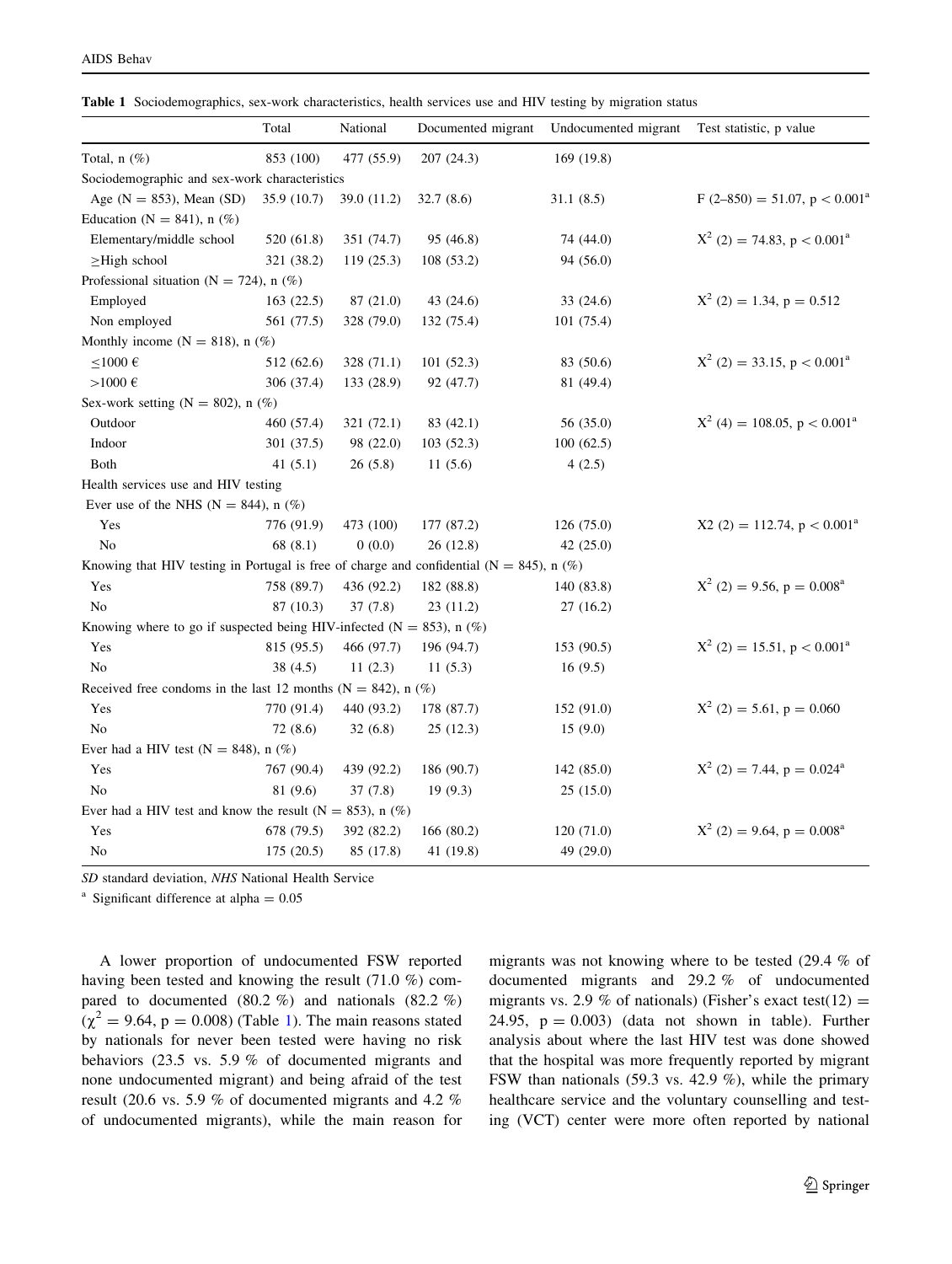FSW than migrants (primary healthcare service: 31.2 vs. 18.0 %; VCT center: 26.0 vs. 22.7 %, respectively)  $(\chi^2)$  $(2) = 13.33$ ,  $p = 0.001$ ) (data not shown in table).

#### HIV Infection (Self-Reported and Rapid Test)

Of those ever tested for HIV, 11.9 %  $[8.6-15.1]$  (n = 46) of nationals,  $1.8\%$  [0.0–3.9] (n = 3) of documented migrants and 0.8 %  $[0.0-2.5]$  (n = 1) of undocumented migrants reported being HIV positive ( $\chi^2$  (2) = 26.20,  $p < 0.001$ ) (data not shown in table).

Of the 176 FSW who accepted the HIV rapid test (88 nationals, 44 documented and 44 undocumented), 13.6 % [3.0–24.0] (n = 6) of undocumented migrants, 8.0 %  $[2.0-14.0]$  (n = 7) of nationals and 2.3 %  $[1.0-7.0]$  $(n = 1)$  of documented migrants were reactive. Of the 14 HIV-positives, all undocumented migrants  $(n = 6)$ , all documented  $(n = 1)$  and four nationals had self-reported being HIV negative or not knowing their serostatus. Among these 11 HIV-positives unaware of their serostatus, four undocumented migrants, one documented and two nationals had never tested. Also, all the unaware HIVpositives who reported having never used the NHS  $(n = 2)$ , not knowing that HIV testing in Portugal is free of charge and confidential ( $n = 4$ ) and not knowing where to go if suspected being HIV-infected  $(n = 1)$  were undocumented migrants.

#### Factors Associated with HIV Testing

The logistic regression analysis showed that having been tested for HIV and knowing the result was less likely among undocumented migrant FSW [OR 0.60, 95 % CI 0.36–0.99] compared to nationals (Table [2\)](#page-4-0). Also, HIV testing was less likely among those who never used the NHS [OR 0.35, 95 % CI 0.18–0.72] and those who didn't know where to go if suspected being HIV-infected [OR 0.33, 95 % CI 0.15–0.74].

#### Discussion

This study shows inequities in health services use, confirming that migrant FSW underuse HIV health services compared to their native counterparts, as found in other research [\[7](#page-5-0), [16](#page-5-0), [17\]](#page-5-0). Across migration status groups, undocumented migrants reported the lowest rates of NHS use and HIV testing (15 % of undocumented migrant FSW never tested), as well as lack of knowledge on health services available.

We confirm high levels of HIV infection among FSW, consistent with other European studies that show highly disparate levels of infection among FSW populations—e.g.

12.9 % in Ukraine, 8.1 % in Estonia and from 2 to 5 % in Spain and Italy [[18–23\]](#page-5-0). Also, a finding of concern is the unawareness of HIV serostatus found among migrant groups. It is worth highlighting that, despite the relatively low numbers, an extremely high proportion of undocumented migrants had a reactive result to the rapid test (reaching a HIV prevalence rate of 13.6 %), while selfreporting much lower HIV infection (0.8 %). This finding suggests that these migrants still face barriers that limit access to HIV testing. We can speculate that migrants fear potential implications of being undocumented and HIVpositive, which may turn them reluctant to do the test, being afraid of having a positive result and jeopardizing to have that information disclosed to others [[9–12\]](#page-5-0). Studies have suggested that many undocumented migrants fear deportation based on an HIV diagnosis, which hinders them to use health services and uptake the test [[9\]](#page-5-0). Additionally, in a context of persistent social stigma towards HIV infection, the concern with personal and social con-sequences of a positive result can also act as a barrier [\[9](#page-5-0)]. In Portugal HIV testing can be done for free, anonymously and confidentially, and in case of a positive result individuals are entitled to free treatment and care regardless their legal status [\[24](#page-5-0)]. Therefore, future research aimed to explore and disentangle the barriers and its associated factors to HIV testing among immigrant groups, especially those undocumented, is needed.

Other results of our study reinforce that migrant FSW do not take advantage of available HIV health services. Never been tested for HIV was significantly associated with health services access-related factors such as undocumented status and lack of knowledge regarding availability of and entitlement to HIV health services. Sociodemographic factors commonly associated with HIV testing such as age and current work situation were not significant. A higher proportion of migrant FSW were tested for HIV in hospitals, which are primarily used for acute and emergency healthcare and where HIV screening, being nontargeted, is integrated into routine procedures, while nationals more frequently had a test in VCT centers and primary healthcare services, where HIV testing is generally patient-driven. Also, migrant FSW, mostly undocumented, lack knowledge of the HIV health services: 9.5 % of undocumented migrants didn't know where to go if they suspected being HIV-infected, 16.2 % didn't know that HIV testing in Portugal is free and confidential, and of those who were never tested, 29 % justified not knowing where to test, in contrast with nationals.

We must highlight that these findings were found in a context where migrants formally have equal access to healthcare as do Portuguese natives, and healthcare must be provided to every person irrespective of nationality, economic means or legal status. Further efforts beyond legal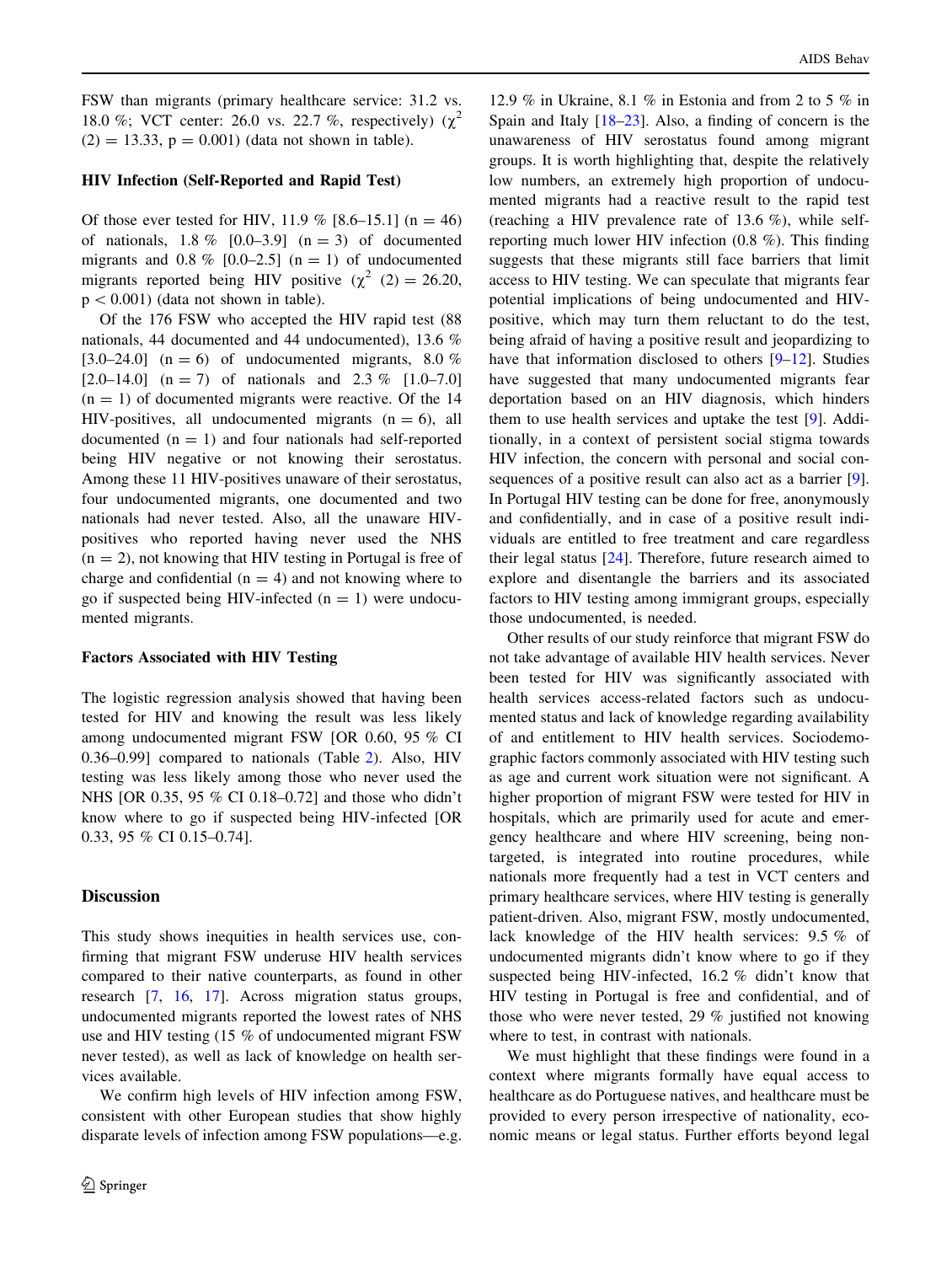<span id="page-4-0"></span>

|  |  |  |  | <b>Table 2</b> Factors associated with having ever been tested for HIV and knowing the result |
|--|--|--|--|-----------------------------------------------------------------------------------------------|
|--|--|--|--|-----------------------------------------------------------------------------------------------|

|                                                         | Crude OR (95% CI)   | p value            | Adjusted OR <sup>a</sup> (95% CI) | p value         |
|---------------------------------------------------------|---------------------|--------------------|-----------------------------------|-----------------|
| Age                                                     | $1.01(0.99-1.02)$   | 0.585              | $0.99(0.98-1.01)$                 | 0.482           |
| Migration status                                        |                     |                    |                                   |                 |
| National                                                |                     |                    |                                   |                 |
| Documented migrant                                      | $0.88(0.58-1.33)$   | 0.538              | $1.04(0.64 - 1.69)$               | 0.886           |
| Undocumented migrant                                    | $0.53(0.35-0.80)$   | 0.002 <sup>b</sup> | $0.60(0.36-0.99)$                 | $0.047^{\rm b}$ |
| Professional situation                                  |                     |                    |                                   |                 |
| Employed                                                |                     |                    |                                   |                 |
| Non employed                                            | $0.86(0.56-1.34)$   | 0.512              | $0.85(0.54-1.35)$                 | 0.499           |
| Ever use of the NHS                                     |                     |                    |                                   |                 |
| Yes                                                     | 1                   |                    | 1                                 |                 |
| N <sub>0</sub>                                          | $0.46(0.27-0.79)$   | 0.004 <sup>b</sup> | $0.35(0.18 - 0.72)$               | $0.004^{\rm b}$ |
| Knowing where to go if suspected being HIV-infected     |                     |                    |                                   |                 |
| Yes                                                     |                     |                    |                                   |                 |
| No                                                      | $0.42(0.21 - 0.83)$ | $0.013^{b}$        | $0.33(0.15-0.74)$                 | $0.007^{\rm b}$ |
| Hosmer-Lemeshow goodness-of-fit, $\chi$ 2 (df), p value |                     |                    | 3.2(8), 0.919                     |                 |

OR odds ratio, CI confidence interval, NHS National Health Service

<sup>a</sup> Adjusted for all the variables listed

 $b$  Significant difference at alpha = 0.05

enforcement of health rights are required to improve the use of HIV health services, increase the uptake of HIV testing and reduce the proportion of undiagnosed infection among migrant FSW. This is particularly troubling given that HIV early diagnosis is essential to promote the longterm health of people with HIV and can help prevent onward HIV transmission [[25\]](#page-5-0). Our results reinforce the potential of the involvement of community-based partners in HIV testing initiatives. Additionally, involving cultural mediators and peer educators in outreach prevention initiatives would be valuable as they have the ability to access FSW who frequently are out of reach of formal healthcare services. They have trust relations with those communities and hold exclusive knowledge of their contexts, thus they can play a key role in increasing awareness of HIV infection, promoting HIV testing and improving migrants' health literacy on services available and where to do the HIV test [[25\]](#page-5-0).

Limitations of this study must be acknowledged. The sampling approach used due to the impossibility of obtaining a probabilistic sample of FSW [[26\]](#page-5-0) may have led to selection bias. This together with the high mobility of FSW implies that it is not possible to determine the representativeness of the sample and thus the generalizability of the results. Nevertheless, with the collaboration of the community partners we were able to reach and approach participants in different sex-work contexts, as outdoor and indoor sex-work settings, which allowed achieving a large and heterogeneous sample of FSW. Self-reporting information on HIV infection may have been affected by possible reporting bias; nevertheless, the data obtained make us confident of the validity of the responses. In the worstcase scenario, the burden of infection in FSW population is under-represented. Finally, this study was based on a project on SW, so data on the migration process is limited. Additional studies are needed to further understand the influence of migration-related factors on the use of health services and the barriers to HIV testing.

In conclusion, strategies to enhance effective use of HIV health services and thereby increase early diagnosis with linkage to care among migrant FSW should be supported. As our results were obtained in a context conducive of free access to health services, undertaking these strategies in contexts with highly constrained access policies for undocumented migrants is even more relevant. There is a need to overcome barriers faced by migrants and to develop health services better tailored to their needs.

Acknowledgments The study was partially financed by the ADIS/ SIDA Program from the National Program for the Prevention and Control of HIV/AIDS Infection. AG has a Ph.D. Grant from Fundação para a Ciência e a Tecnologia (SFRH/BD/84259/2012). The authors would like to thank Gabriela Cohen, Inês Rego, Ricardo Fernandes, Ricardo Fuertes, Ricardo Rosa and Sara Trindade for their collaboration in the project implementation. The authors are also very grateful to all the community partners of the project. Special thanks to all the participants of this study. Finally, the project team are thankful to GHTM – UID/Multi/04413/2013.